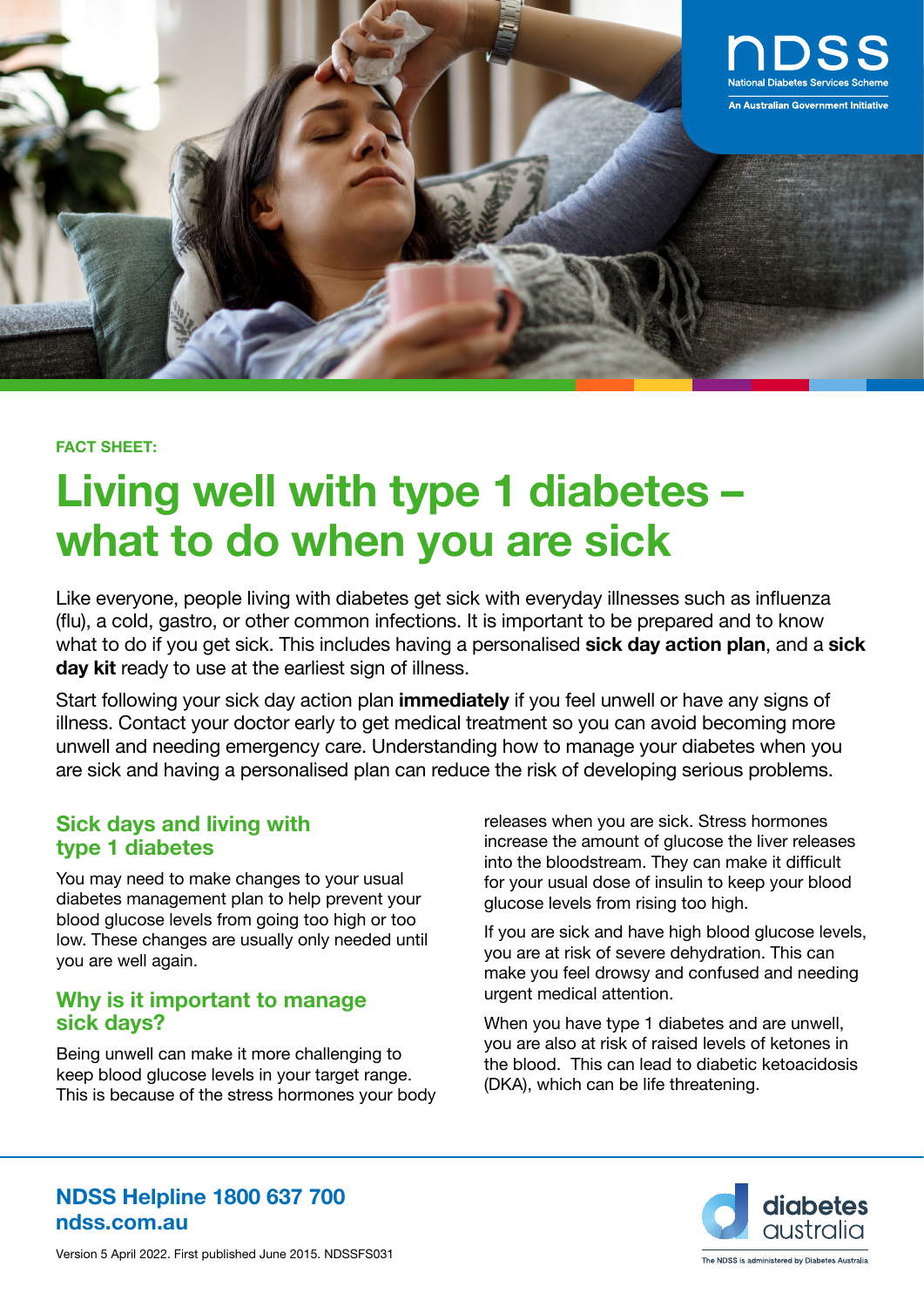#### **What are ketones?**

Ketones are chemicals made in the liver. The liver makes ketones when there is not enough of the hormone insulin in the body to use glucose for energy. So, the body breaks down fat as a source of energy instead. This break-down turns fat into ketones, a type of acid, and sends them into the bloodstream. The body uses ketones as a source of energy when insulin cannot enter the cells to provide energy. Ketones in large amounts are toxic to the body.

#### **What is DKA?**

DKA is a serious condition that occurs when the level of ketones in the blood is too high. The build-up of ketones makes the blood too acidic. When you are at risk of DKA, you may need medical attention.

Signs and symptoms of DKA include:

- **•** feeling drowsy, confused or weak
- **•** having deep, rapid breathing or shortness of breath
- **•** having tummy pain
- **•** not keeping fluid down or having persistent vomiting or diarrhoea
- **•** showing signs or having symptoms of dehydration such as extreme thirst, dry mouth, weakness, confusion and not urinating
- **•** having a 'fruity' smell to your breath (a sign of DKA).

Seek urgent medical attention if you have any of these signs or symptoms.

## **What do I do when I am sick?**

#### **Follow your sick day action plan**

Start following your sick day action plan immediately if:

- **•** you feel unwell, **OR**
- **•** your blood ketones are higher than 0.6 mmol/L, **OR**
- **•** your blood glucose levels are higher than 15 mmol/L - even if you feel ok - for more than:
	- » 6 hours if you are using multiple daily injections (MDI); **OR**
	- » 2-3 hours if you are using an insulin pump; **OR**
	- » 1-2 hours if you are pregnant.

People with type 1 diabetes may sometimes have certain diabetes medications other than insulin added to their diabetes treatment. Some of these medications may need to be stopped if you are unable to eat or have several episodes of vomiting and/or diarrhoea lasting more than a few hours. Your sick day action plan will list these diabetes medications.

Make an appointment with your doctor, diabetes nurse practitioner or diabetes educator if you do not have a sick day action plan. They can work with you to develop your personalised sick day action plan.

#### **Let someone know you are unwell**

Let a friend or family member know that you are unwell. Tell them about your sick day action plan in case you need help. If possible, have someone stay with you or check on you frequently.

#### **Check your blood glucose levels more often**

Check your blood glucose levels every 2 hours or more often according to your sick day action plan. Your blood glucose levels and sick day action plan will help you to work out if you need to change your insulin doses.

If you are using a continuous glucose monitoring (CGM) or flash glucose monitoring (Flash GM) device, you may need to confirm the result with a finger prick check. Remember there is lag time between blood glucose levels recorded by a finger prick check and glucose levels recorded by a CGM or Flash GM device. Ask your doctor or diabetes educator if this is necessary for the CGM or Flash GM device you use. Some pain relief medications and high doses of vitamin C can affect the accuracy of CGM or Flash GM devices. Your sick day action plan should list which medications can affect the accuracy.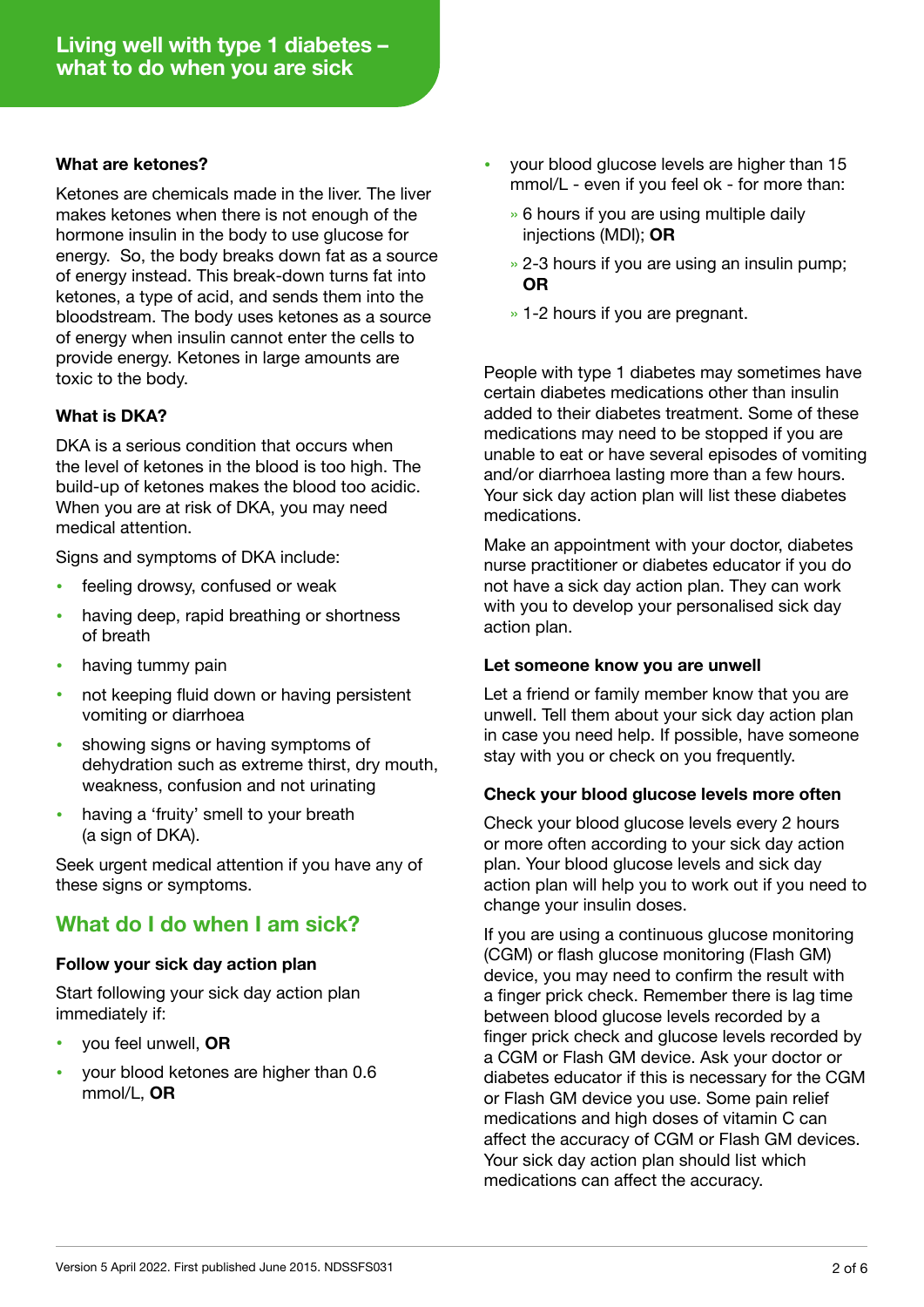#### **Check for ketones**

The most accurate way to check for ketones is to use a blood glucose meter that also checks for blood ketones. If this is not an option, you can check your urine using urine ketone monitoring strips.

You should check for ketones every 2-4 hours when you are unwell. Your sick day action plan should explain what action to take for what level of blood or urine ketone.

#### **Will I need to change my insulin dose(s?)**

Your body usually needs extra insulin when you are unwell, even when you are not eating much. Extra insulin used for sick days will be rapidacting or short-acting insulin. Depending on your illness, you may need this extra insulin in addition to your usual dose.

Your sick day action plan can help you work out if you need to take extra insulin. It can also help you decide how much extra insulin you should take. Contact your endocrinologist, diabetologist or diabetes nurse practitioner for advice on changing or managing your insulin dose.

You may need to reduce your insulin doses if you are unable to eat or drink or have several episodes of vomiting and/or diarrhoea lasting more than a few hours.

If you are unsure of what to do, always use your usual doses of insulin, and then check your blood glucose and ketone levels to decide whether you need to take extra insulin.

#### **Keep drinking and (if possible) eating**

It is very important to keep up your fluid intake. This will reduce your risk of becoming dehydrated. It is also very important to keep up your carbohydrate (carb) intake to reduce your risk of hypoglycaemia (also known as hypo or low blood glucose levels).

**•** Try to eat normally. If you cannot, have snacks or small meals. This can include dry toast, plain rice or pasta, dry biscuits or crackers, mashed potato, or plain ice cream or custard. Avoid dairy foods if you are vomiting and/or have diarrhoea.

- **•** If you are vomiting and/or have diarrhoea, try to have  $\frac{1}{2}$ -1 cup of fluid (125 - 250 mL) every hour.
- **•** If you cannot eat, try to replace the carb in your usual meals with carb-containing fluids. These include regular cordial or soft drinks, juice, sports drinks, weak tea with sugar/ honey, jelly or sweet ice blocks.
- **•** If you are eating carb foods and your blood glucose level is more than 10 mmol/L, choose carb-free fluids or take insulin to cover the carbs in carb-containing fluids.
- **•** If you are vomiting or have diarrhoea, you can replace fluids and electrolytes with drinks such as Hydralyte®.



# **Ask for help**

Seek medical help to treat any illness you may have. The best way to stay healthy is to seek medical advice early if you experience symptoms of illness. If you are unsure about taking medications or need advice about your insulin doses when you are unwell or have questions about sick day action plan, contact your doctor, diabetes educator or diabetes nurse practitioner.

Contact your doctor early to avoid becoming more unwell and needing emergency care.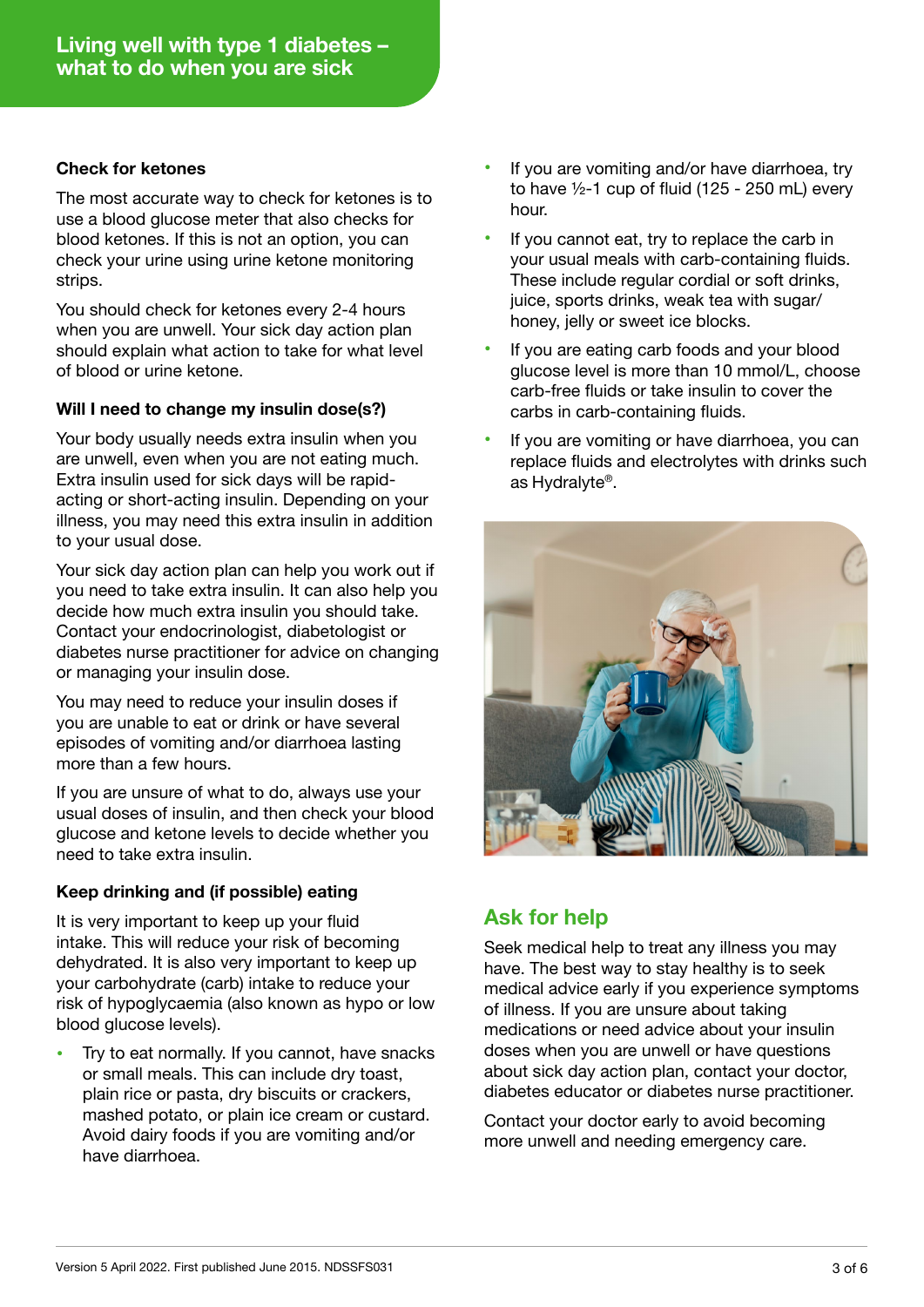#### **Seek medical attention IMMEDIATELY if you:**

- **•** do not know what to do
- **•** are drowsy or confused
- **•** have deep, rapid breathing or shortness of breath
- **•** have tummy pain
- **•** have a 'fruity' smell to your breath (a sign of DKA)
- **•** cannot keep food or fluids down and are persistently vomiting or have diarrhoea
- **•** are showing signs or have symptoms of dehydration such as extreme thirst, weakness, confusion or not passing urine
- **•** have blood glucose levels that continue to rise even though you have had at least 2 extra doses of insulin with at least 2 hours between each extra dose of rapid-acting insulin
- **•** have blood ketone levels greater than 1.5 mmol/L, even though you have had at least 2 extra doses of insulin, as this may be DKA
- **•** cannot keep your blood glucose levels above 4 mmol/L, or you have had a severe hypo
- **•** are not well enough to follow your sick day action plan or you do not have anyone to help you.

# **Sick day checklist**

- **•** Follow your sick day action plan and use your sick day kit.
- Let someone know you are unwell.
- **•** Check your blood glucose levels every two hours or more often according to your sick day action plan.
- **•** Check for ketones every two to four hours.
- **•** Always take your insulin and consider whether you may need to increase the dose.
- **•** Ask for help-contact your doctor, diabetes nurse practitioner and diabetes educator.
- **•** Drink plenty of fluids and keep eating if possible.
- **•** Seek urgent medical care if needed.

## **Sick day kit**

The following items should be included in your sick day kit:

- **•** a copy of your sick day action plan
- **•** a blood glucose meter that can also monitor ketones
- **•** in-date blood glucose monitoring strips
- **•** in-date blood ketone monitoring strips or urine ketone monitoring strips
- **•** your blood glucose diary or smartphone app to record your blood glucose readings
- **•** a thermometer
- **•** pain relief medication
- **•** food and drinks for sick days
- **•** hypo treatment including in-date glucagon injection
- **•** spare insulin pens and pen needles or syringes
- **•** spare insulin pump consumables if relevant
- **•** telephone numbers for medical and support people
- **•** if you use an insulin pump, your insulin pump back-up plan, a list of relevant medical information, for example Medicare number, NDSS number, medical insurance information and notepad and pen to record all extra insulin doses, food/drink intake and glucose/ketone checks.

Check your sick day kit every 3 months to make sure it is up to date and restock your kit if you have used it.

## **Stay healthy**

- **•** Get immunised against the flu, pneumonia and COVID-19.
- Take care with personal hygiene to avoid the spread of germs.
- **•** Keep your blood glucose levels within your target range to help reduce the risk of illness or infections.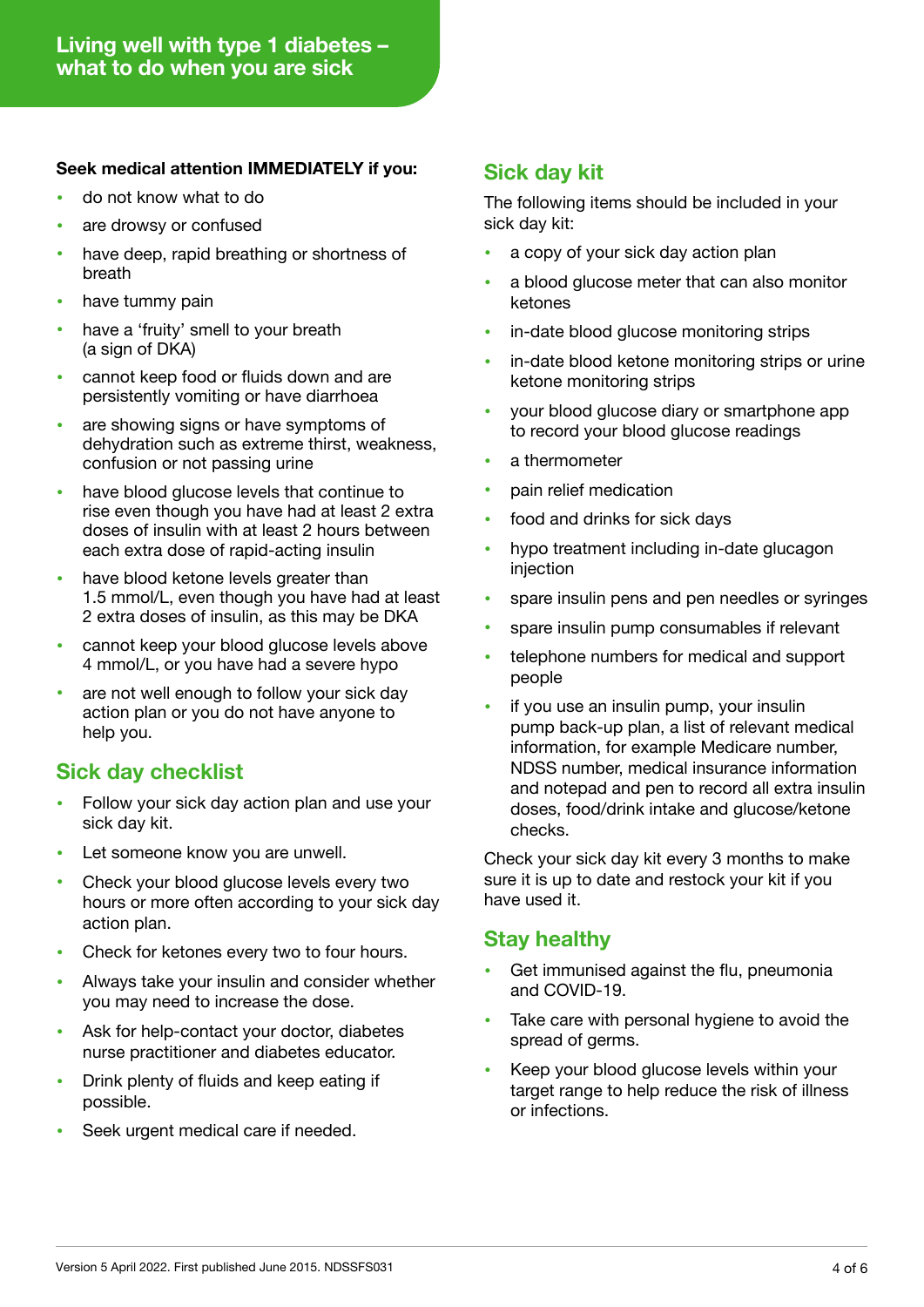**Living well with type 1 diabetes – what to do when you are sick**



# **More information and support**

- **•** Go to **[ndss.com.au](http://ndss.com.au)** to access the Carb Counting program online and other NDSS programs and services in your state or territory, or online.
- **•** Go to **[ndss.com.au](http://ndss.com.au)** and search for the 'Insulin' and 'Carb counting' and other fact sheets.
- **•** Call the NDSS Helpline on **1800 637 700** and ask to speak to a diabetes educator or go to **[adea.com.au](http://adea.com.au)** to find a diabetes educator.
- **•** Go to **[healthdirect.gov.au](http://healthdirect.gov.au)** to find diabetes health professionals near you.
- **•** For more information, go to **[adea.com.au](http://adea.com.au)** and download a copy of the Australian Diabetes Educators Association guide to managing sick days for adults with type 1 diabetes and a sample sick day action plan that you can complete with your endocrinologist, diabetologist, diabetes nurse practitioner or diabetes educator. There are separate guides and sick day action plans for people with type 1 diabetes who use insulin injections and those who use an insulin pump to manage their diabetes.